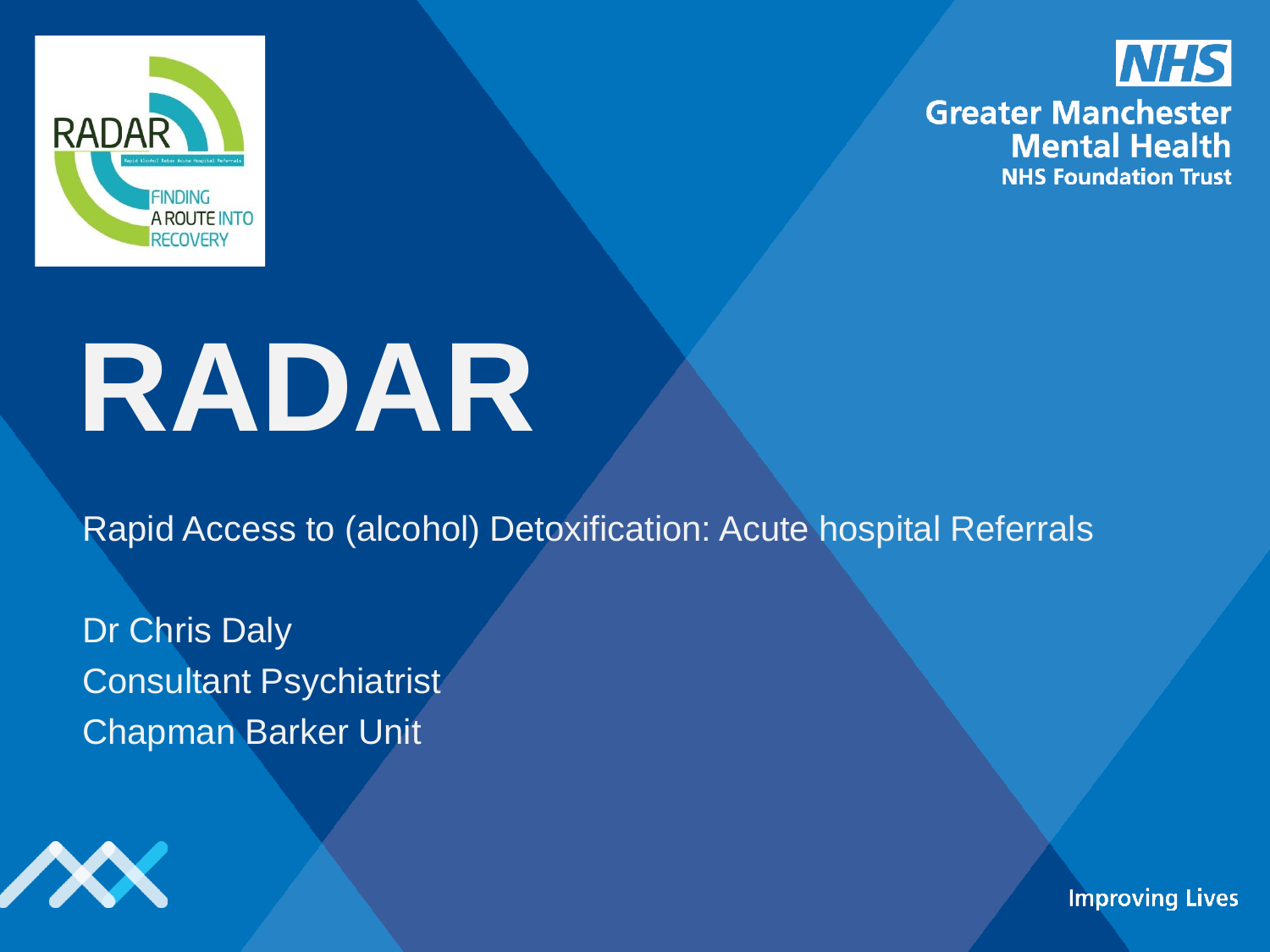

# **The Challenge**

#### **Significant Burden of Alcohol on Health System**

- Alcohol related diseases = 1 in 8 NHS beds
- 35% of A&E attendees alcohol related (between midnight and 5am – 70%)
- North West highest rates of alcohol related hospital admissions in England and worsening gap c.f. rest of England
- Pattern of recurrent brief admissions to general hospitals for alcohol related problems
- Targets to reduce alcohol related admissions rate (formerly NI39), reduced avoidable admissions and readmissions (within 30 days loss of tariff)
- Targets to reduce drop out between Hospital and Community services



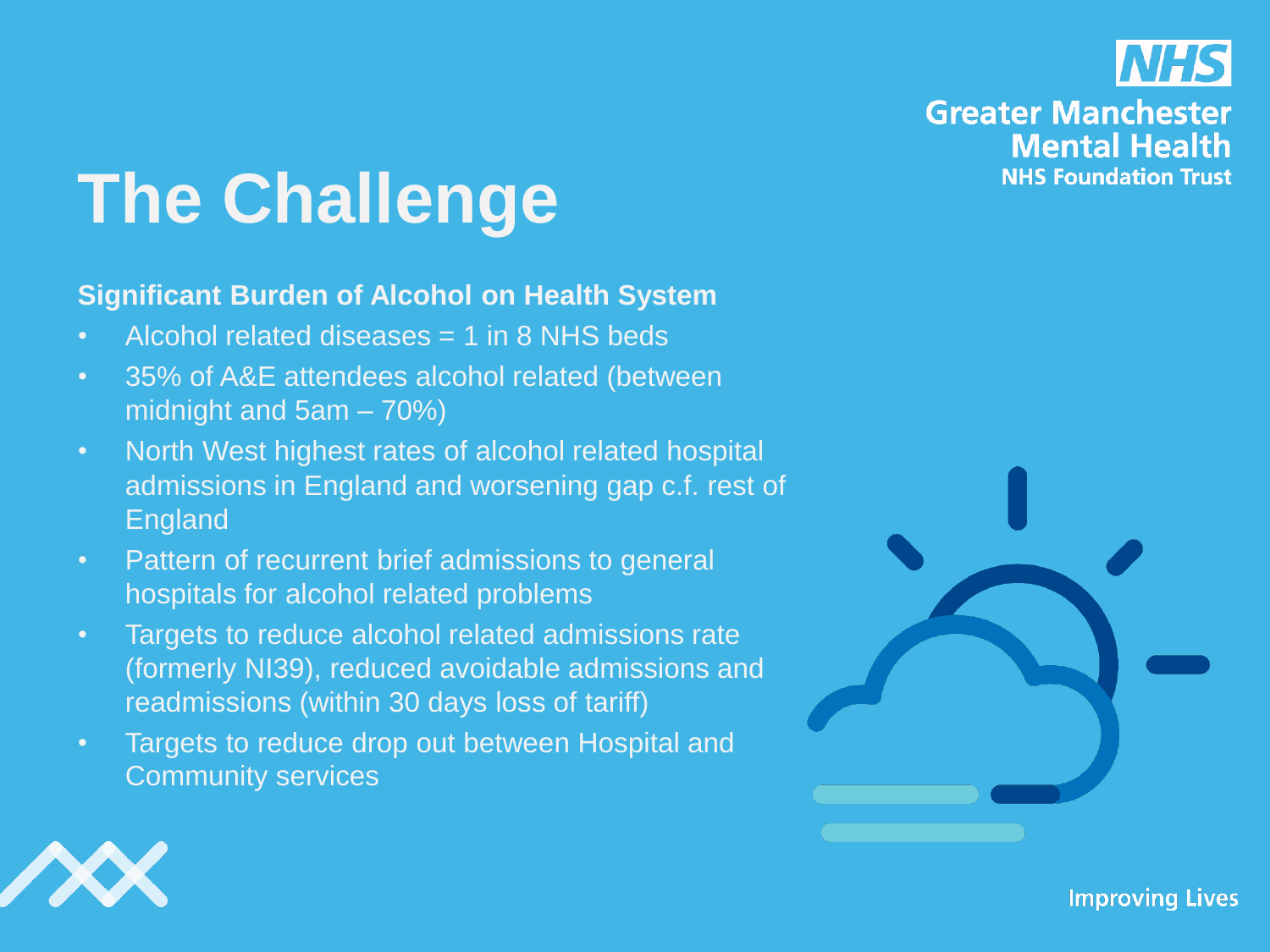

# **The Solution: RADAR**

**Rapid transfer of patients presenting to acute hospital to a specialist facility who** :

- Want to stop drinking and require a detoxification **who otherwise would have been admitted to acute bed**
- Close working with Alcohol Nurse Specialist within Acute Hospitals (gate-keeping, referral pathway, )
- Transfer as rapidly as possible
- **Rapid access to medically managed detoxification 24 hour per day**
- Utilising 8 beds at Chapman Barker Unit
- 5-7 day admission multi-disciplinary team, 24 hour hospital at night and medical support specialist individual and group PSI therapies
- Emphasis on engagement in aftercare and recovery communities

**£750 k funding secured from SHA from November 2012**

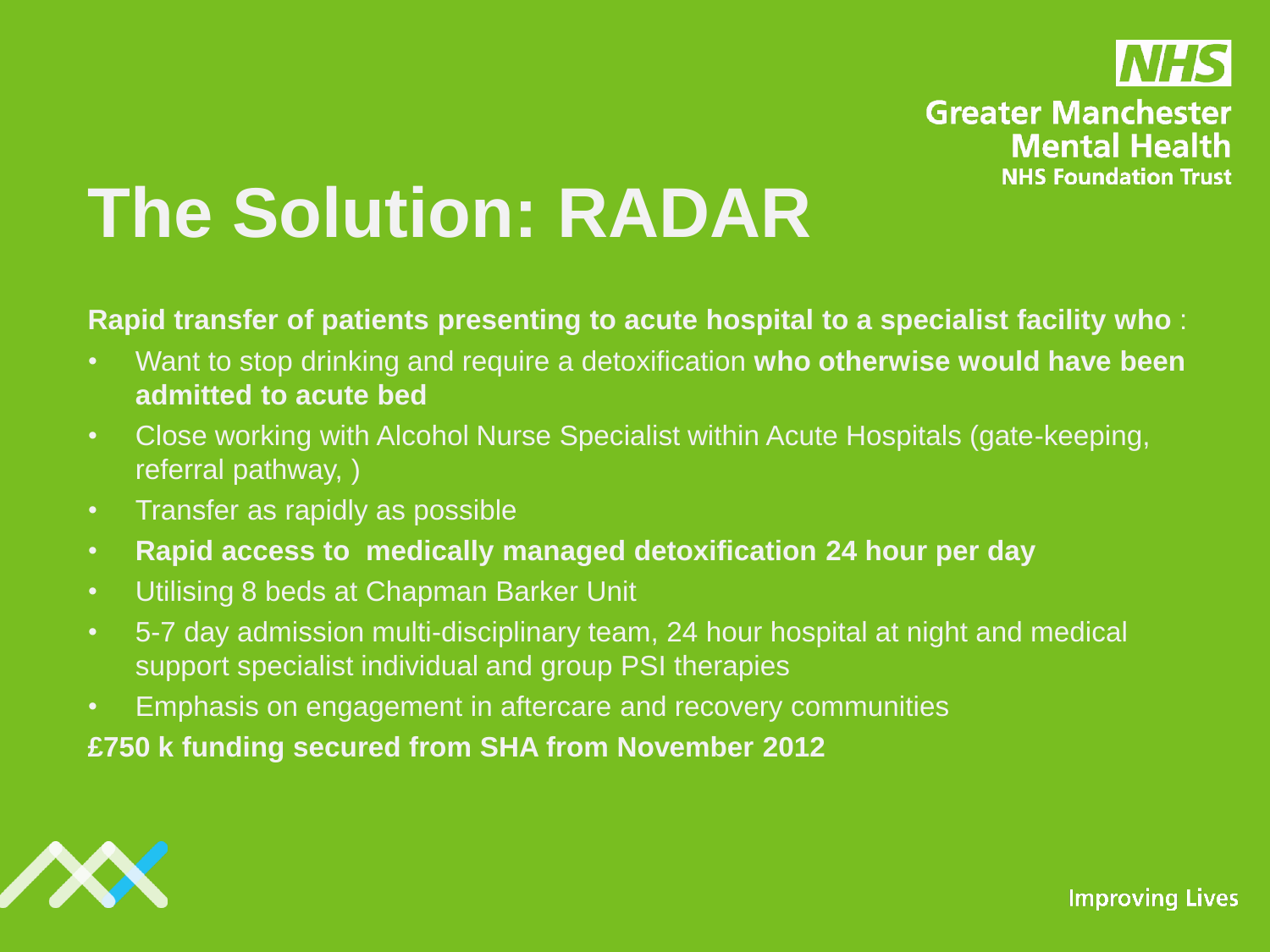

# **RADAR Inclusion Criteria**

- Presenting to A&E requiring detoxification and admission for detoxification.
- Alcohol dependent (AUDIT > 20).
- Alcohol withdrawals (CIWA Ar >10).
- Consenting to pathway want could be managed at RADAR.

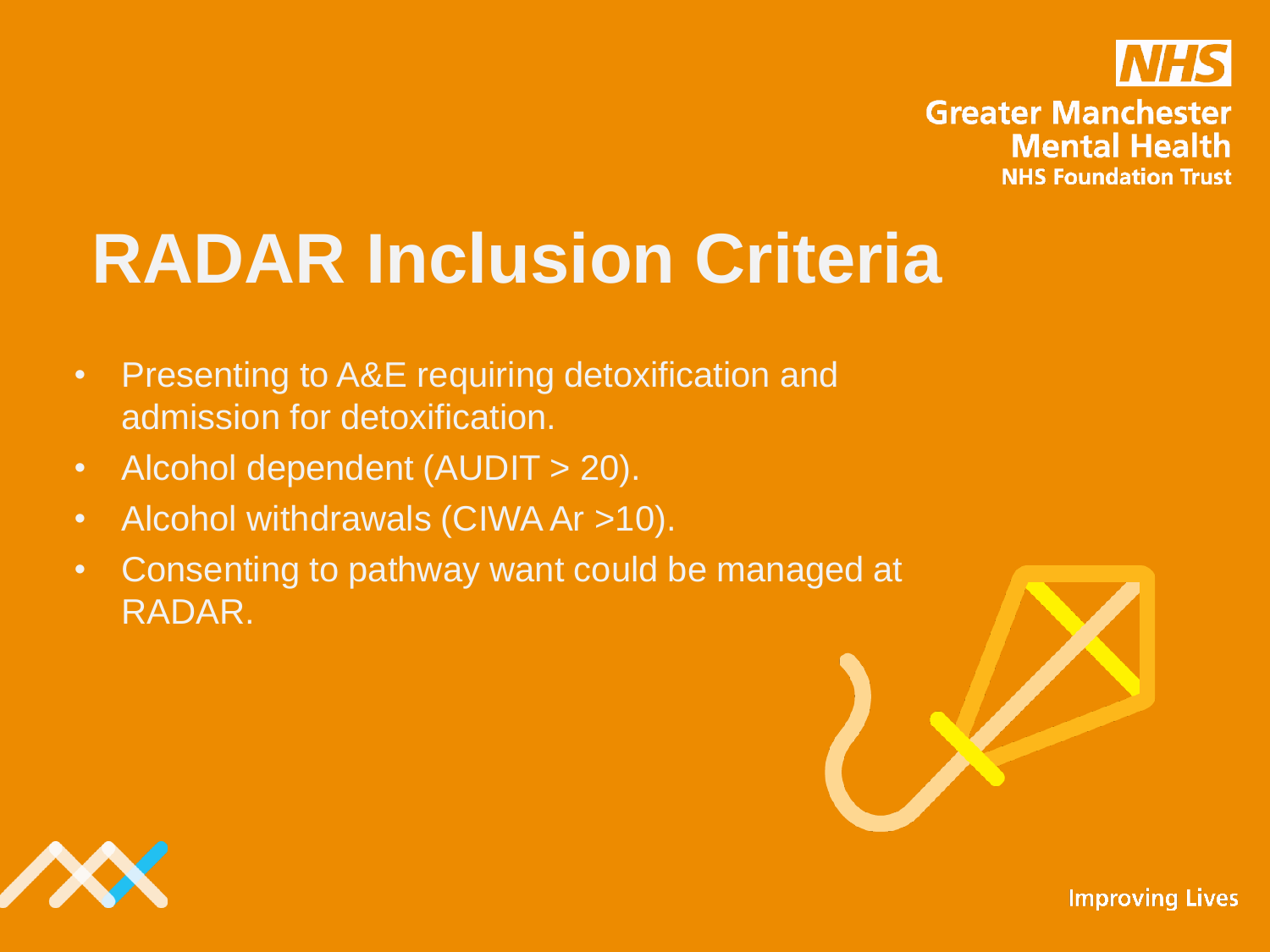

**NHS Foundation Trust** 

# **Main Aims and Outcomes:**

### **1. To reduce burden on Acute Trusts in relation to alcohol related admissions**

### **Sub-groups**

*Frequent fliers* **-**highest users of services, repeat short term admissions , complex physical and mental health issues. Improved working with frequent flier teams care planning and follow up *Acute presentation in withdrawal-* potential benefit of earlier specialist intervention, detox completion and engagement with aftercare

### **2. To improve clinical outcomes for service users**

- **3. To provide improved experience for service users in a therapeutic setting**
- **4. To demonstrate cost effectiveness**

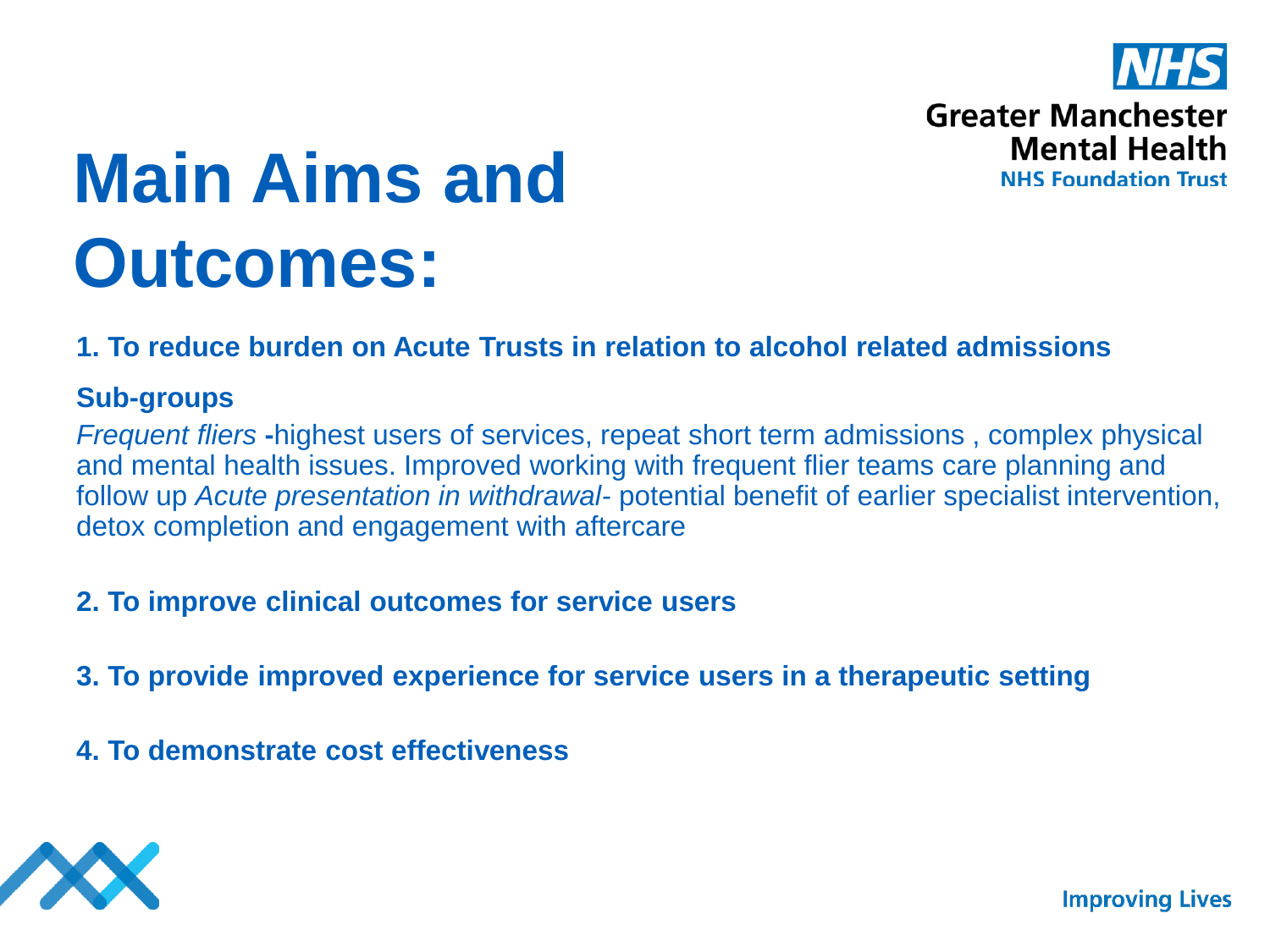

**Greater Manchester** 

**Mental Health NHS Foundation Trust** 

# **Admission by referring hospital**

**Total 636** 140 120 100 80 60 40 ■Total 636 20 Cattochamand Print Roya Roya Botton Field Rockdale Indianawe Takesta **MRY** 

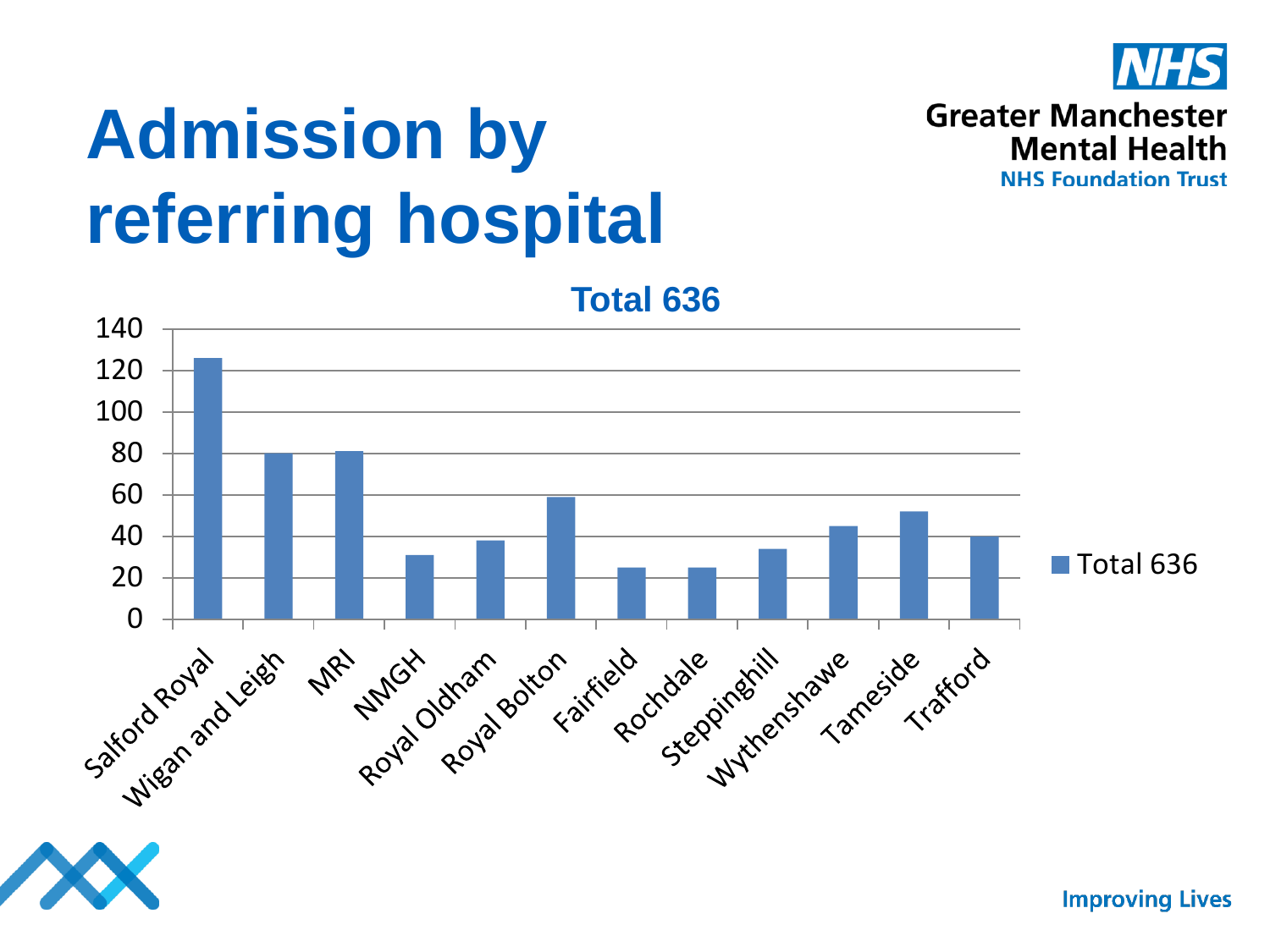

# **Patient Profile**

- 636 patient episodes in first 2 years
- 67.5% Male
- Mean age 44 range 18-76  $(30\% < 35$  years old,  $23\% > 50$  years old)
- 75.6% Unemployed
- 83% Settled Accommodation
- 20% Married or Cohabiting
- 46% 'Frequent Flyers' (3 or more presentations in preceding 6 months)
- 7% Open to Frequent Flyer teams
- 30% Open to Community Alcohol service
- 18% Open to mental health service
- 64% Not open to any services at point of referral
- 11% Never known to any service

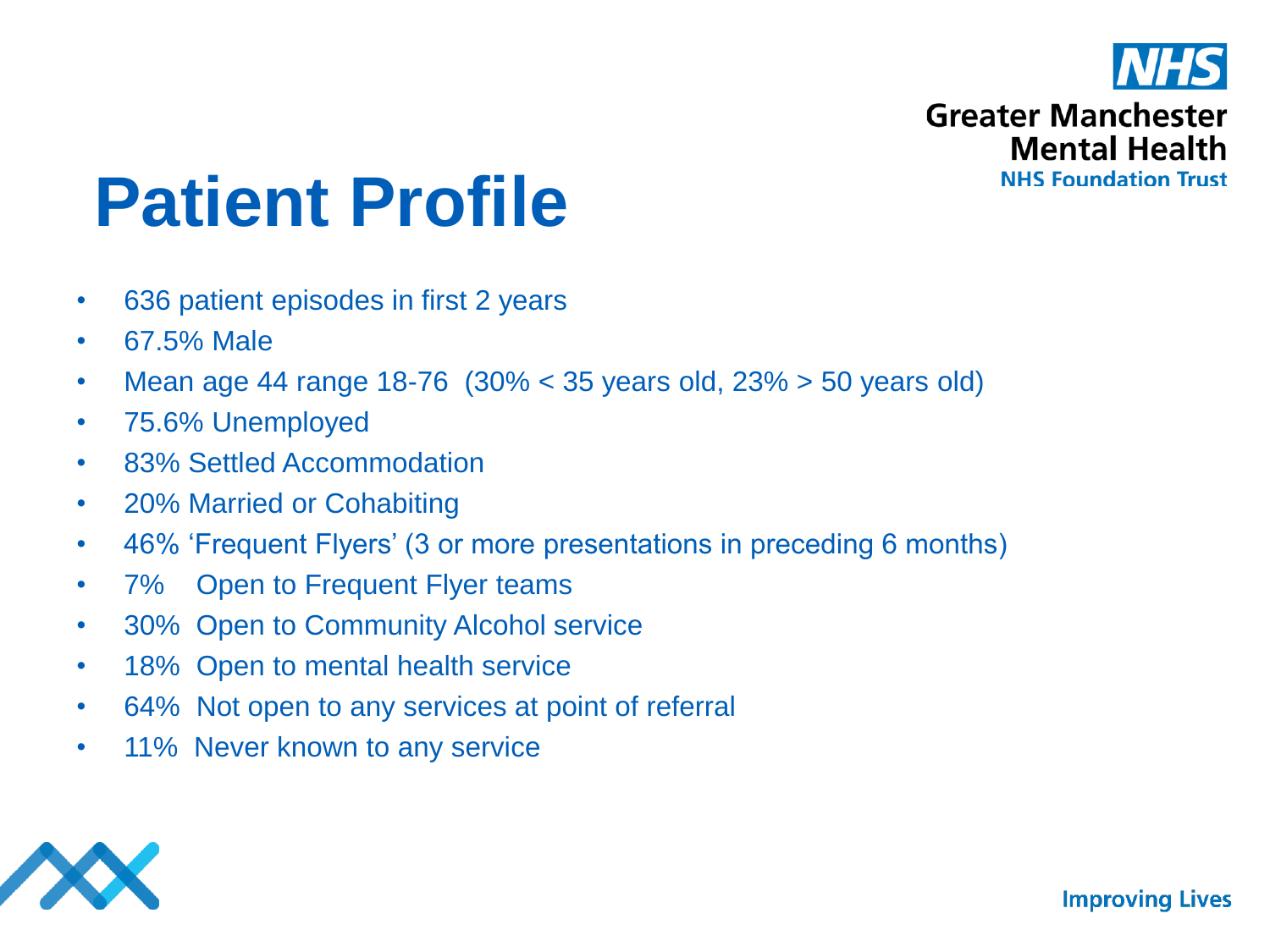

# **Clinical Presentation**

# **Reason for Presentation to Hospital**

- 53% Alcohol withdrawal (e.g. seizure)
- 28% Mental health (e.g. suicidal ideation)
- 12% Physical health (e.g. pancreatitis)
- 7% Fall (e.g. head injury)

# **Clinical Measures**

- Mean AUDIT score  $=$  31 / 40 (scores over 20 indicate dependence)
- Mean Units Alcohol in past week = 235

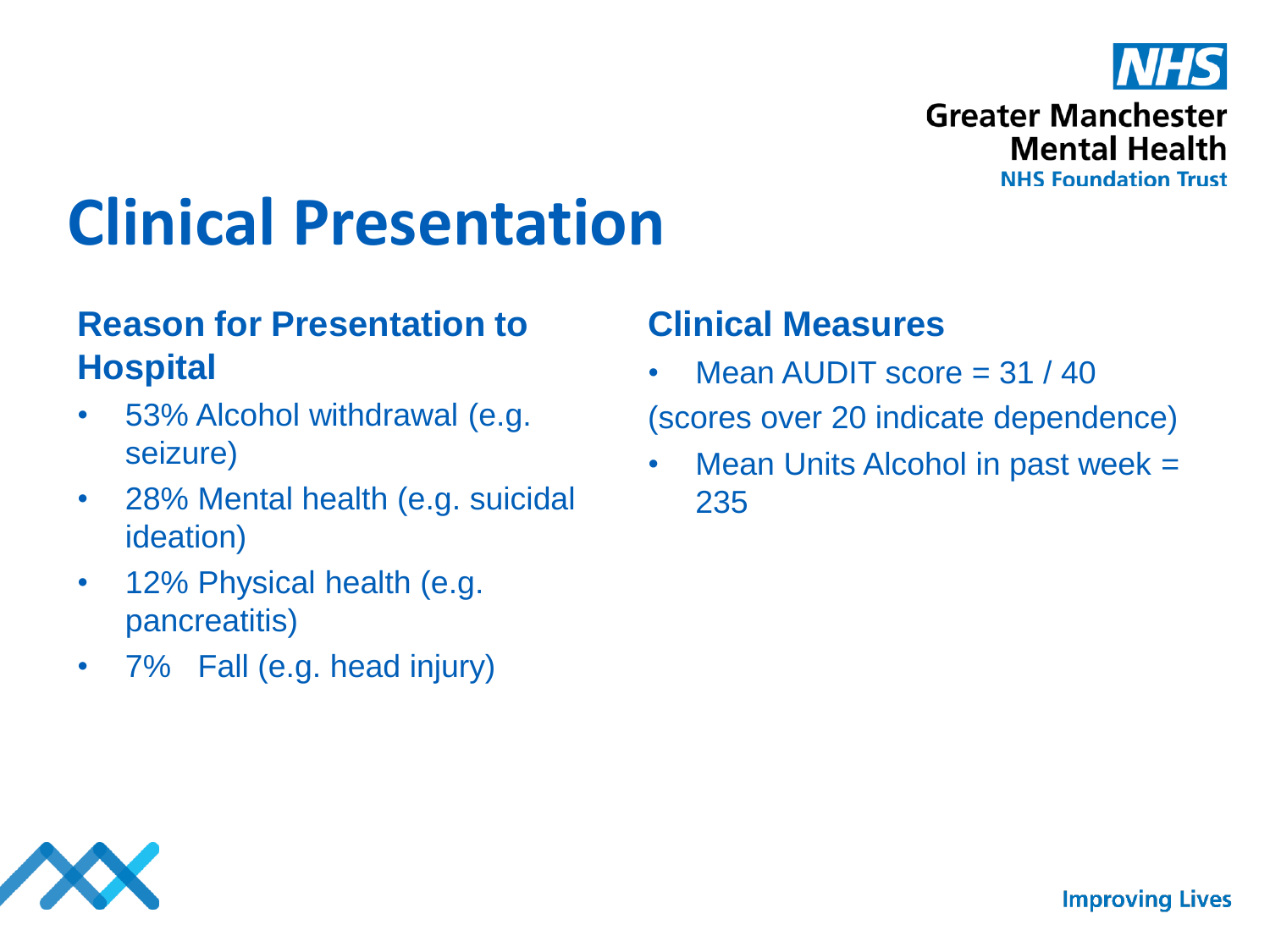# **Aim 1: Reduced Burden**

### Length of Acute Hospital Admission (n=339)



#### **RADAR patients:**

• 78 (23%) acute admissions avoided i.e. straight from A&E

#### **Of those admitted to acute:**

- 39% no overnight stay
- Only 9% over 2 nights



**Improving Lives** 



### **Greater Manchester Mental Health NHS Foundation Trust**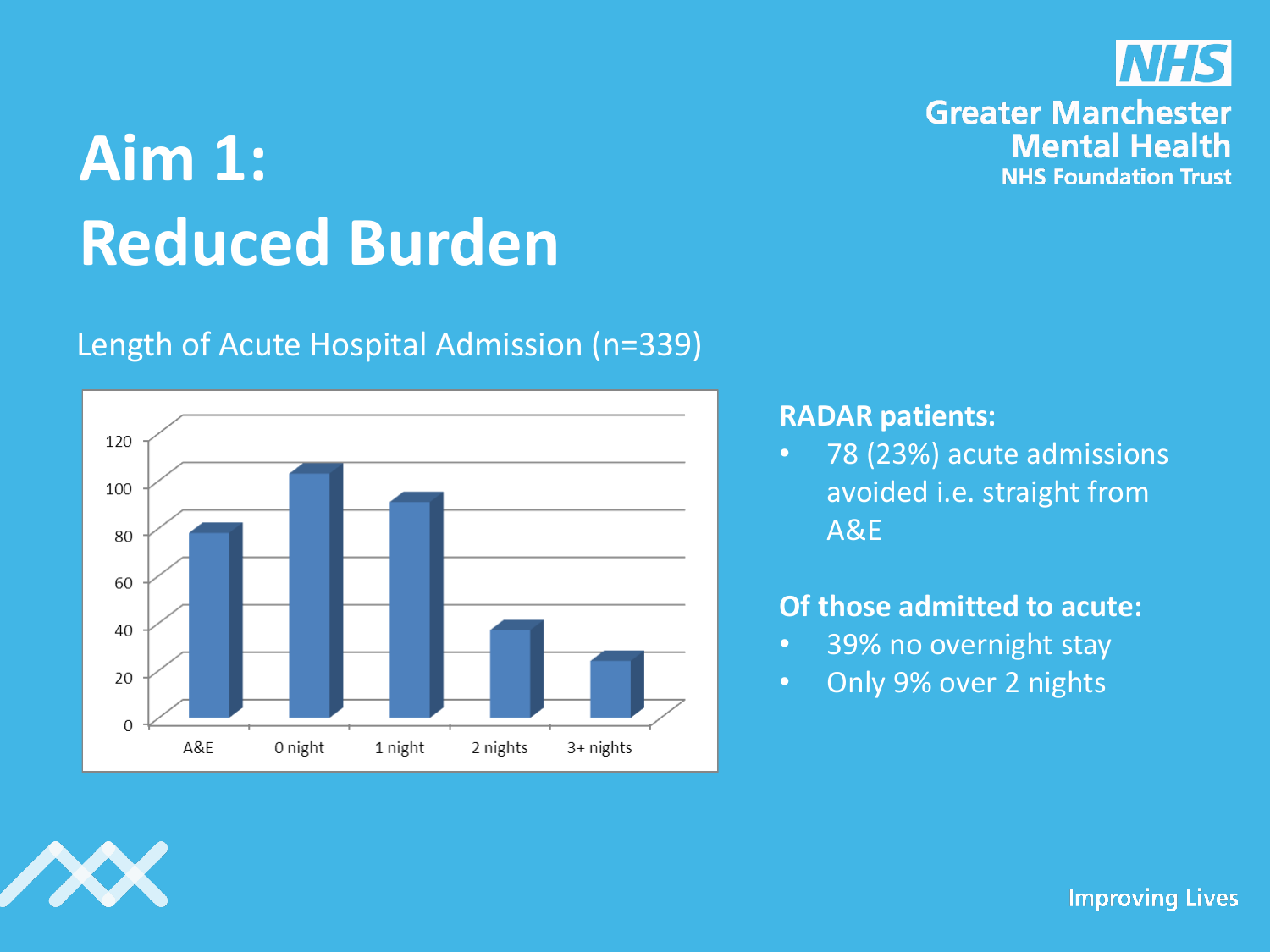

# **JMU Telephone Survey Outcomes**

#### **Greater Manchester Mental Health NHS Foundation Trust**

98 patients by JMU Researchers

6/12 pre and post RADAR outcomes

89.6% drinking less/ abstinent

**Attending Alcohol services:** 47% pre RADAR 69% post RADAR

|                                                    | <b>Mean</b> | <b>SD</b> | Z score | P value |
|----------------------------------------------------|-------------|-----------|---------|---------|
| <b>A&amp;E</b> visits<br>pre<br><b>RADAR</b>       | 3.16        | 9.28      |         |         |
| <b>A&amp;E Visits</b><br>post<br><b>RADAR</b>      | 0.55        | 1.15      | $-5.79$ | < 0.001 |
| Overnight<br>hospital<br>stay pre<br><b>RADAR</b>  | 2.26        | 9.31      |         |         |
| Overnight<br>hospital<br>stay post<br><b>RADAR</b> | 0.28        | 0.65      | $-5.28$ | < 0.001 |

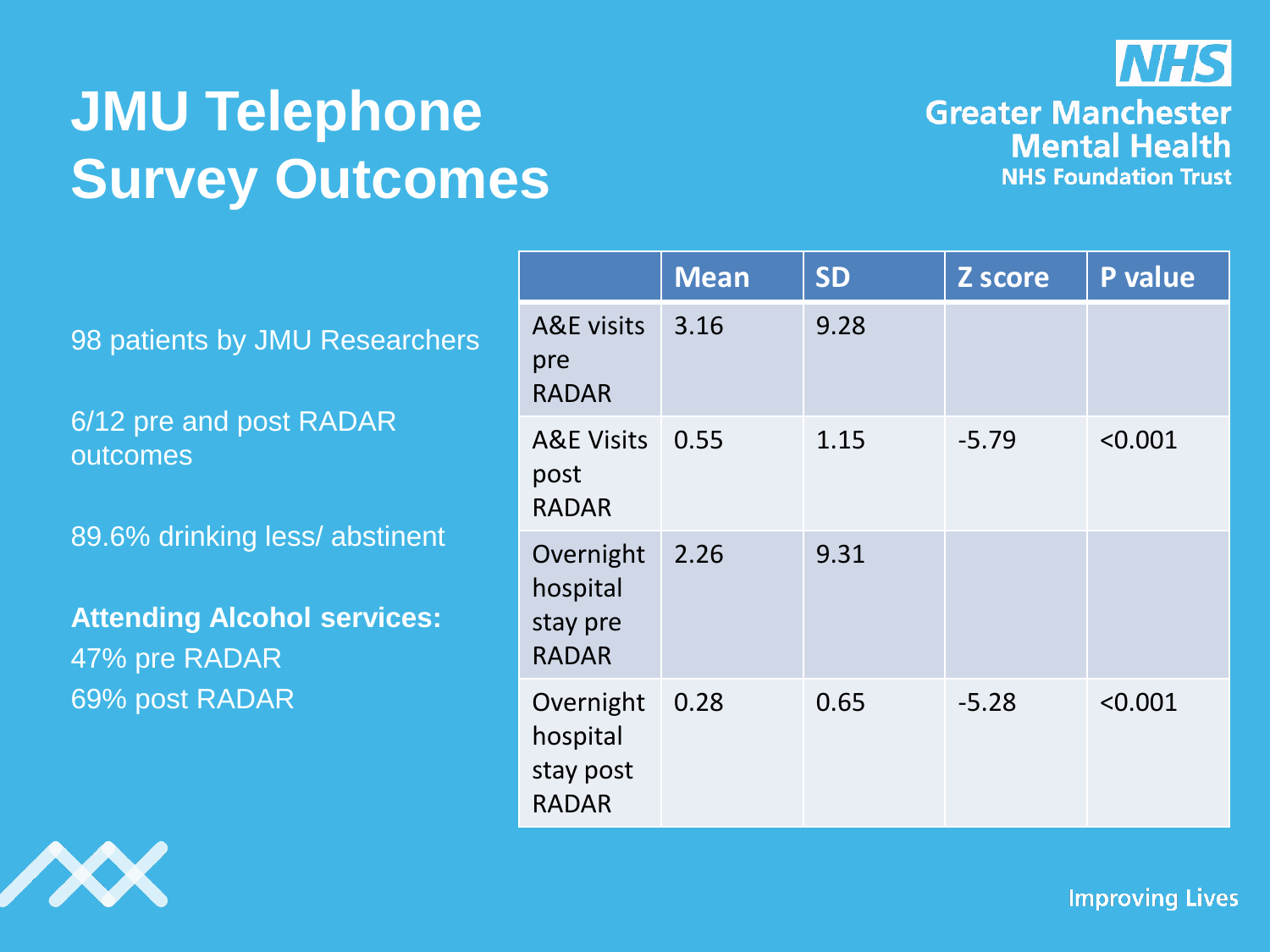

# **Aim 2: Improved Clinical Outcomes**

### **Completed Treatment (n=636)**

• 604 completed detox (95%)

### **Planned Stay**

- 600 stay 5-7 nights (88%)
- 32 shorter stay (5%)
- 44 extended stay (7%)

### **Planned Discharge**

- 591 planned discharge (93%)
- 10 completed detox, but left early  $(1.5\%)$
- 32 unplanned discharges (5%)
- 3 completed detox, transferred to hospital or CBU (0.5%)

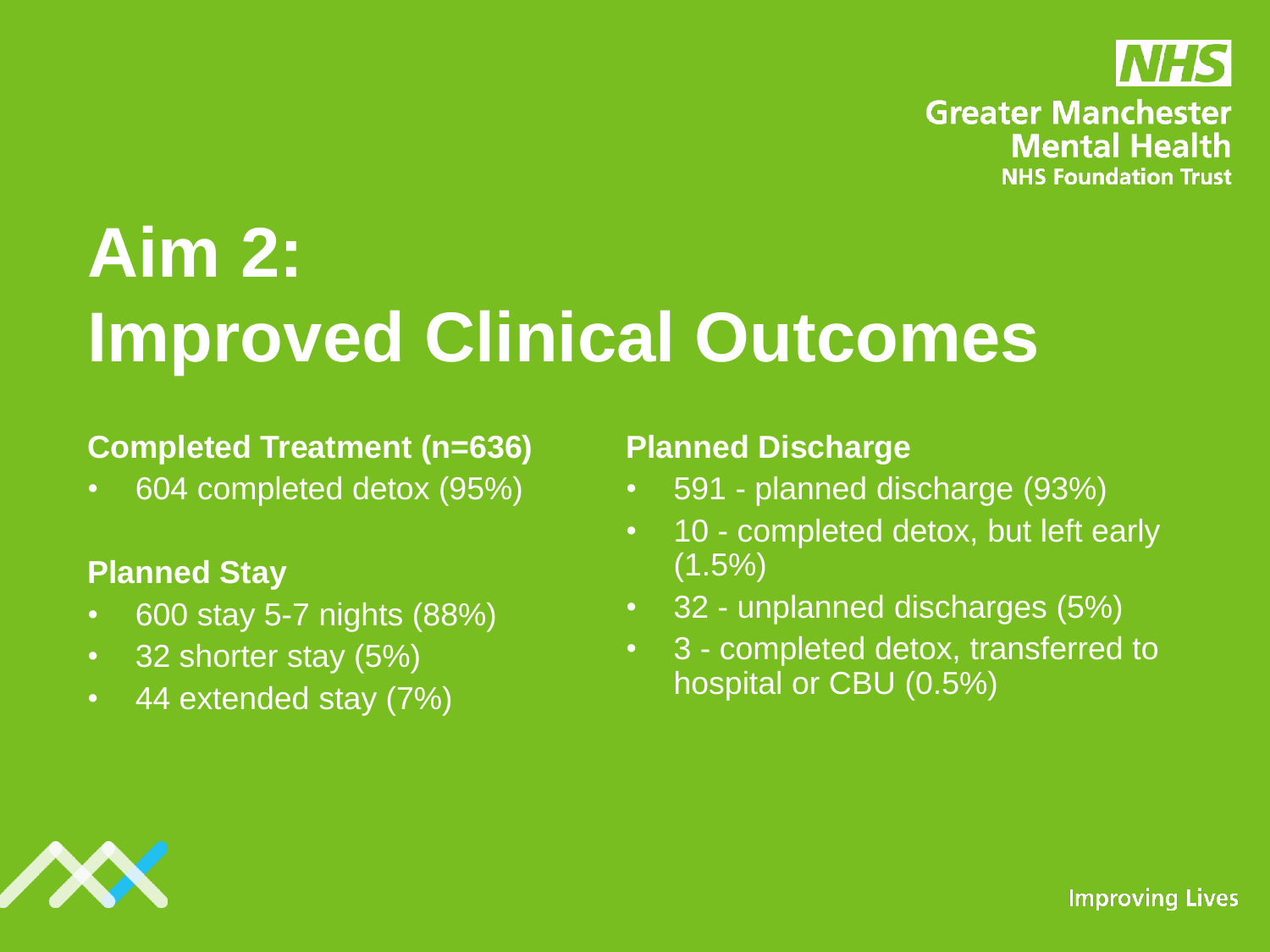

# **Aim 2: Improved Clinical Outcomes**

### **Aftercare Planning**

- 96% Appointment with Community Alcohol Service and Recovery Plan
- 48% Arrangement to attend local Mutual Aid
- 25% Appointment for Physical health needs
- 14% Appointment for Mental health needs
- 9% Computerised CBT programme
- 66% Specialist Recovery Prescribing in place (62% Acamprosate, 19% Disulfiram)

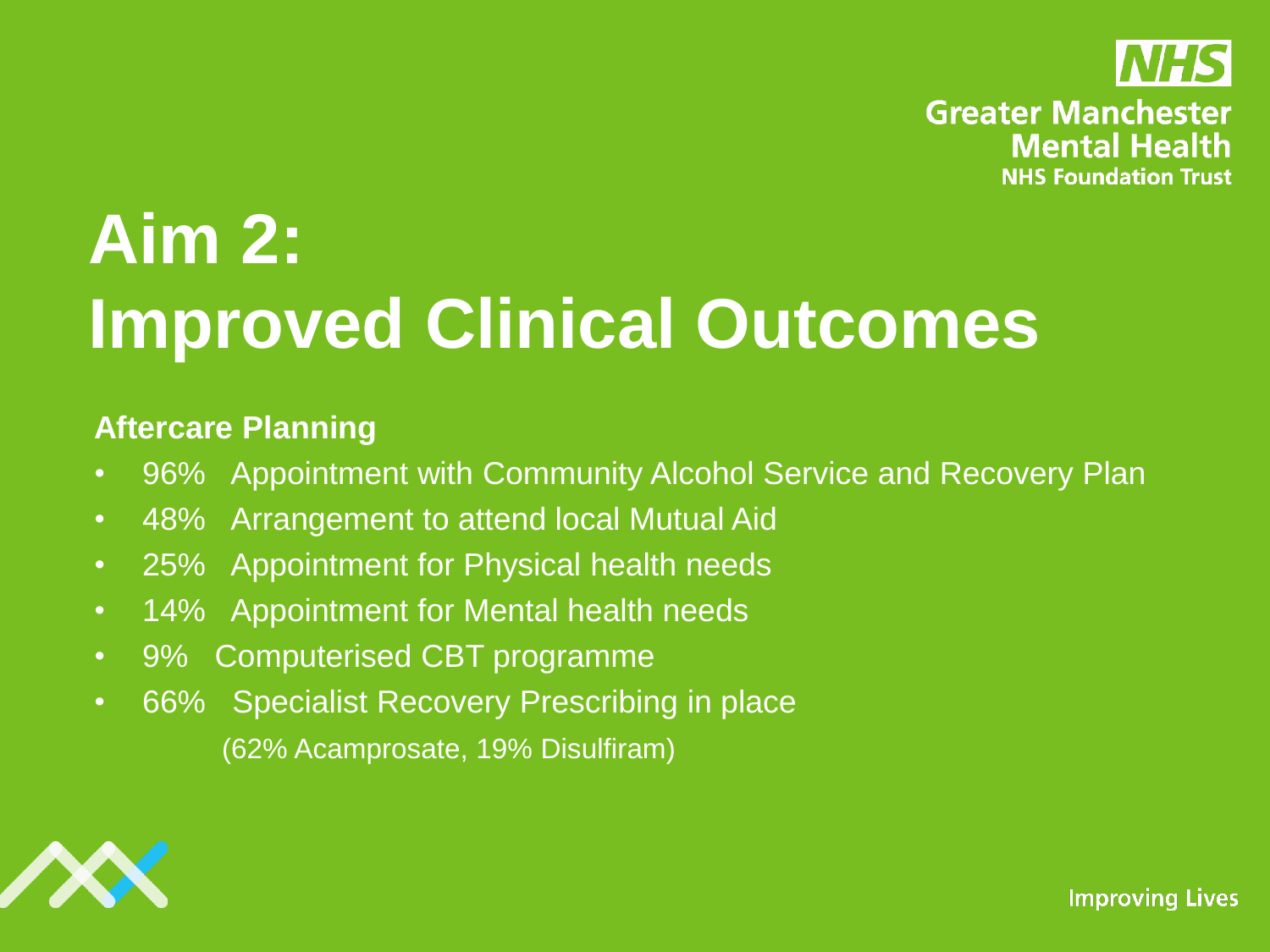

# **Aim 2: Improved Clinical Outcomes**

### **Rates of recovery and abstinence**



4 week Follow Up of Successful discharges (n=250)

15% outcome not known

Of those known: 74% Abstinent or Controlled

3 month Follow up: 32% outcome not known Of those known: 59% Abstinent or Controlled

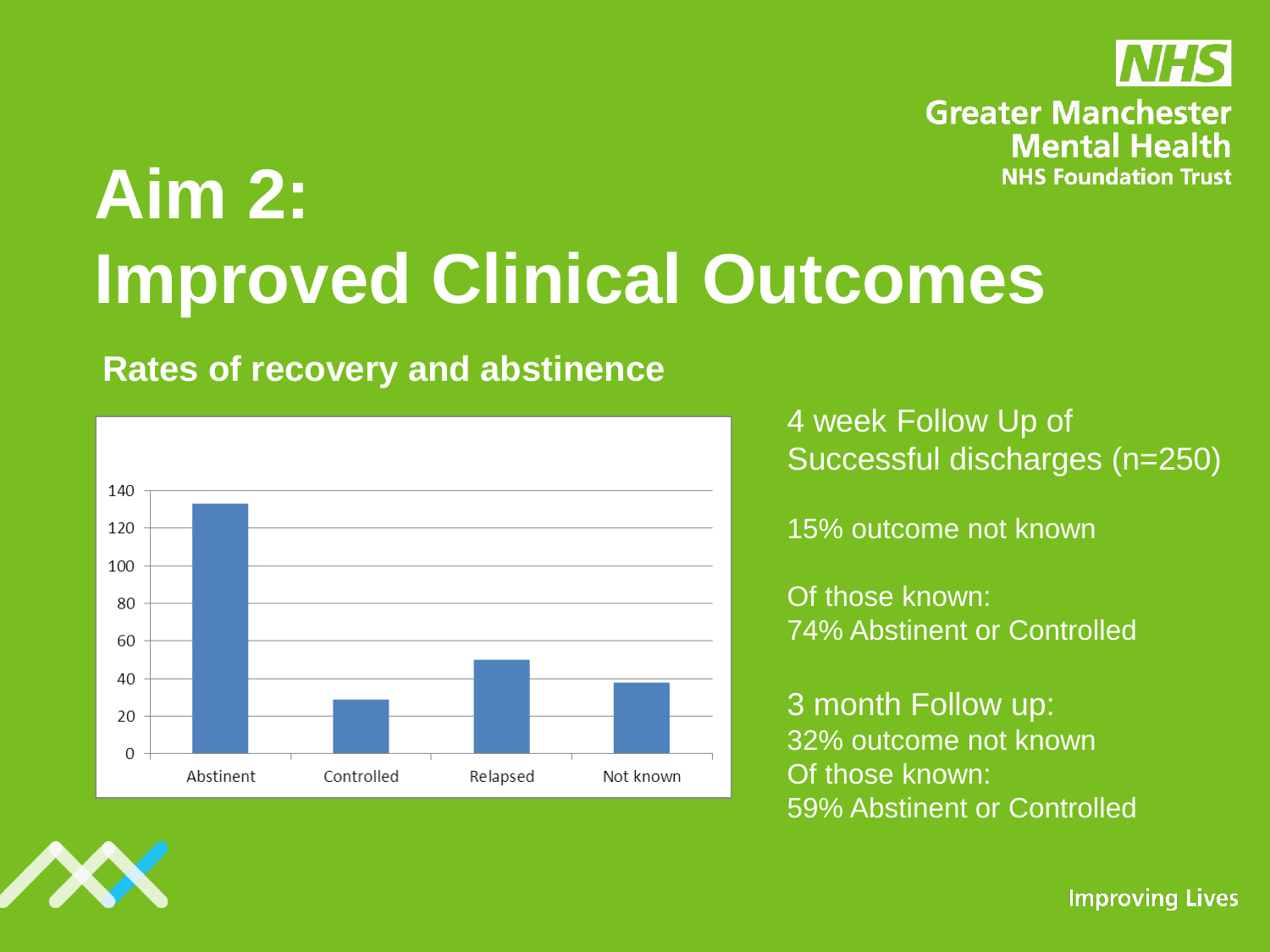

# **Aim 2: Improved Clinical Outcomes**

# **Engagement in the Community**

### **4 week Follow Up**

- 71% Engagement with Community Alcohol Team
- 43% Engagement with Mutual Aid

## **3 month Follow Up**

- 51% Engagement with Community Alcohol Team
- 28% Engagement with Mutual Aid



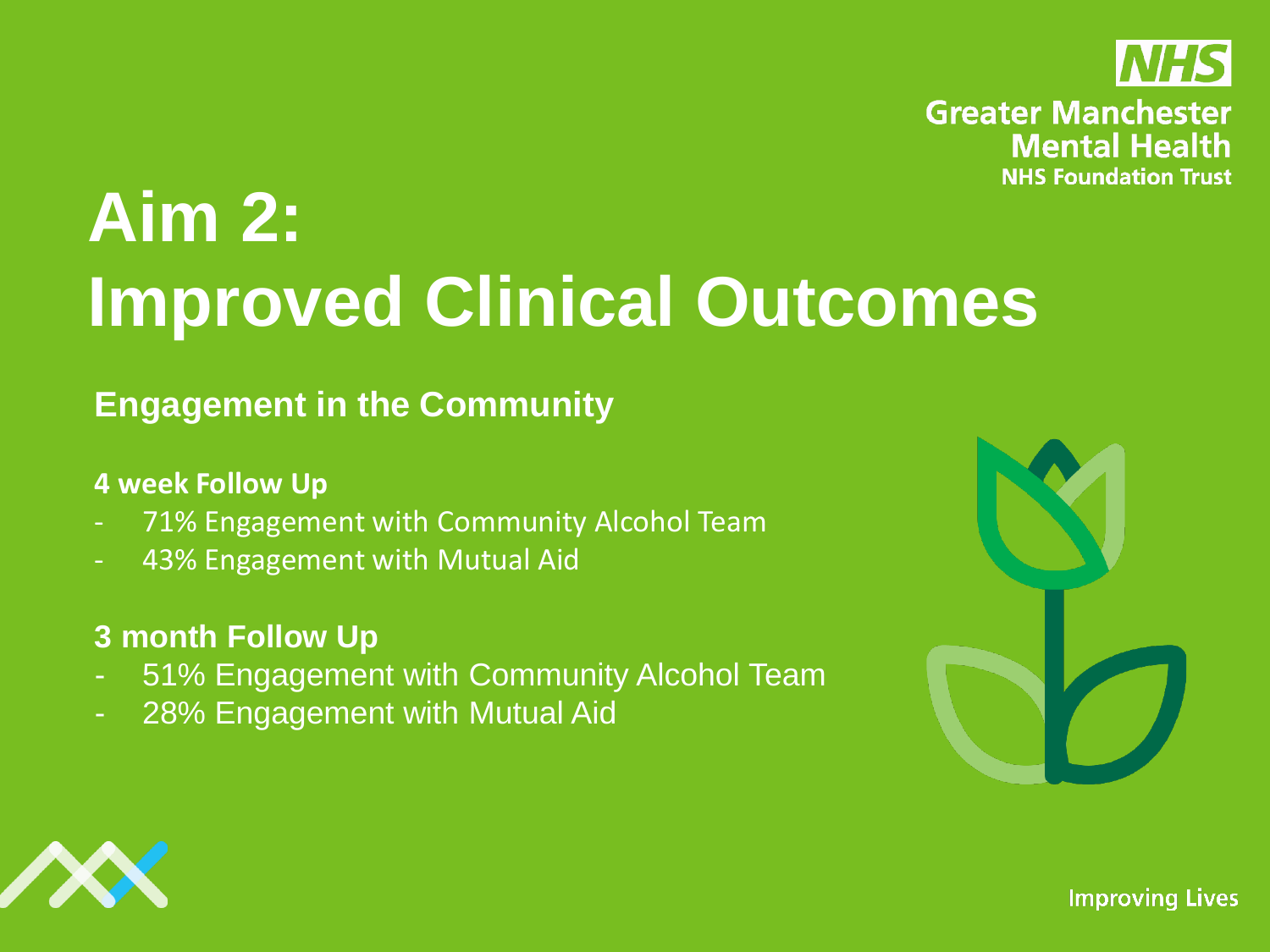

# **Aim 3: Patient Experience**

What happens….

- Referral Acute Hospital
- Admission
- CIWAR (Clinical Institute Withdrawal Alcohol Rating)
- Physical / MH assessment
- Medication assessment
- Risk Assessment
- Pabrinex IM or IV
- Aftercare
- Group Programme
- Carers / family involvement
- Blood tests
- Prescribing for abstinence
- Therapy team
- Treatment physical and mental health

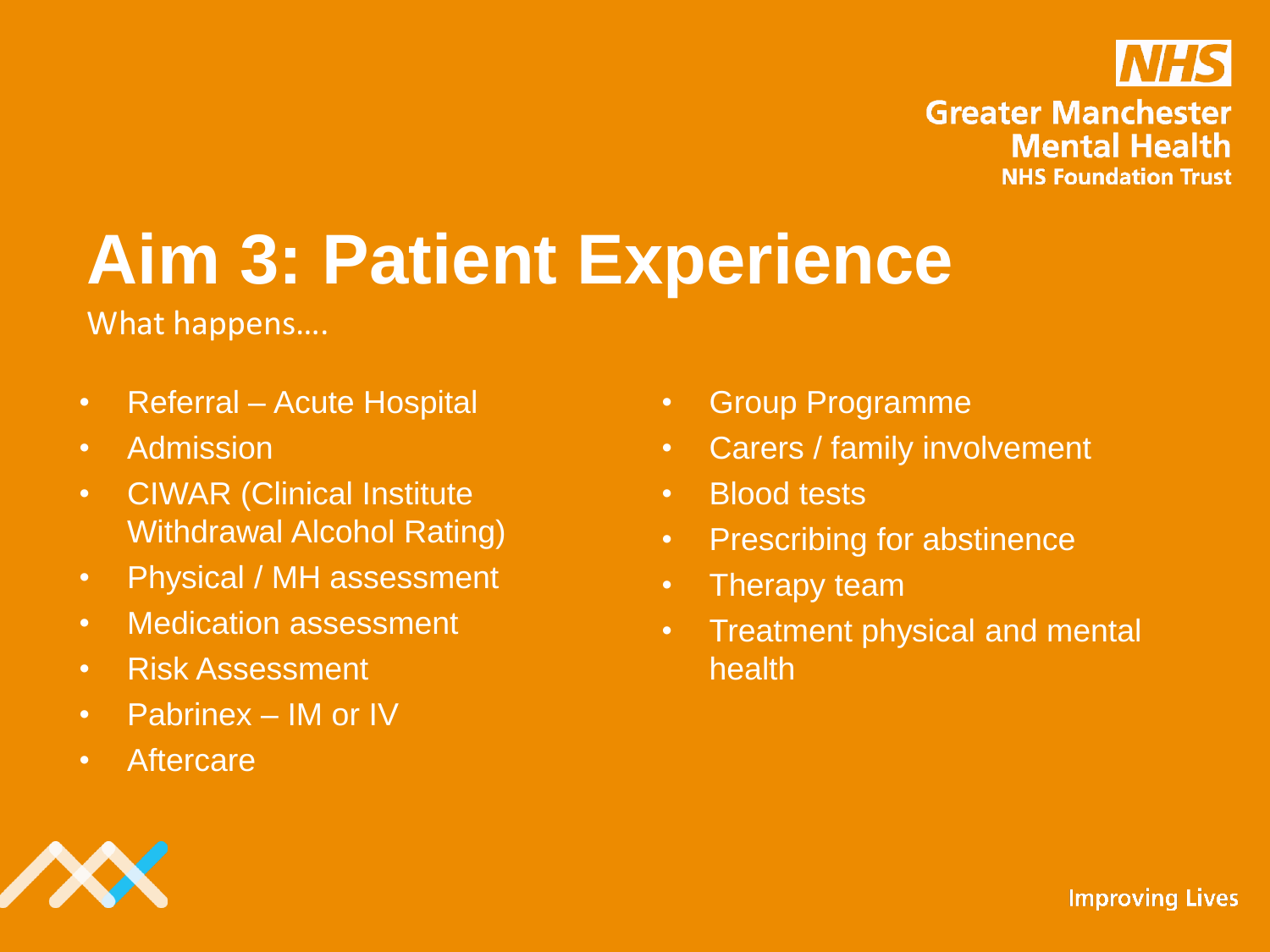

# **Aim 3 Patient Experience:**

# **Service Satisfaction Scale (Residential)**

Total Satisfaction:

80% Delighted 20% Mostly Satisfied



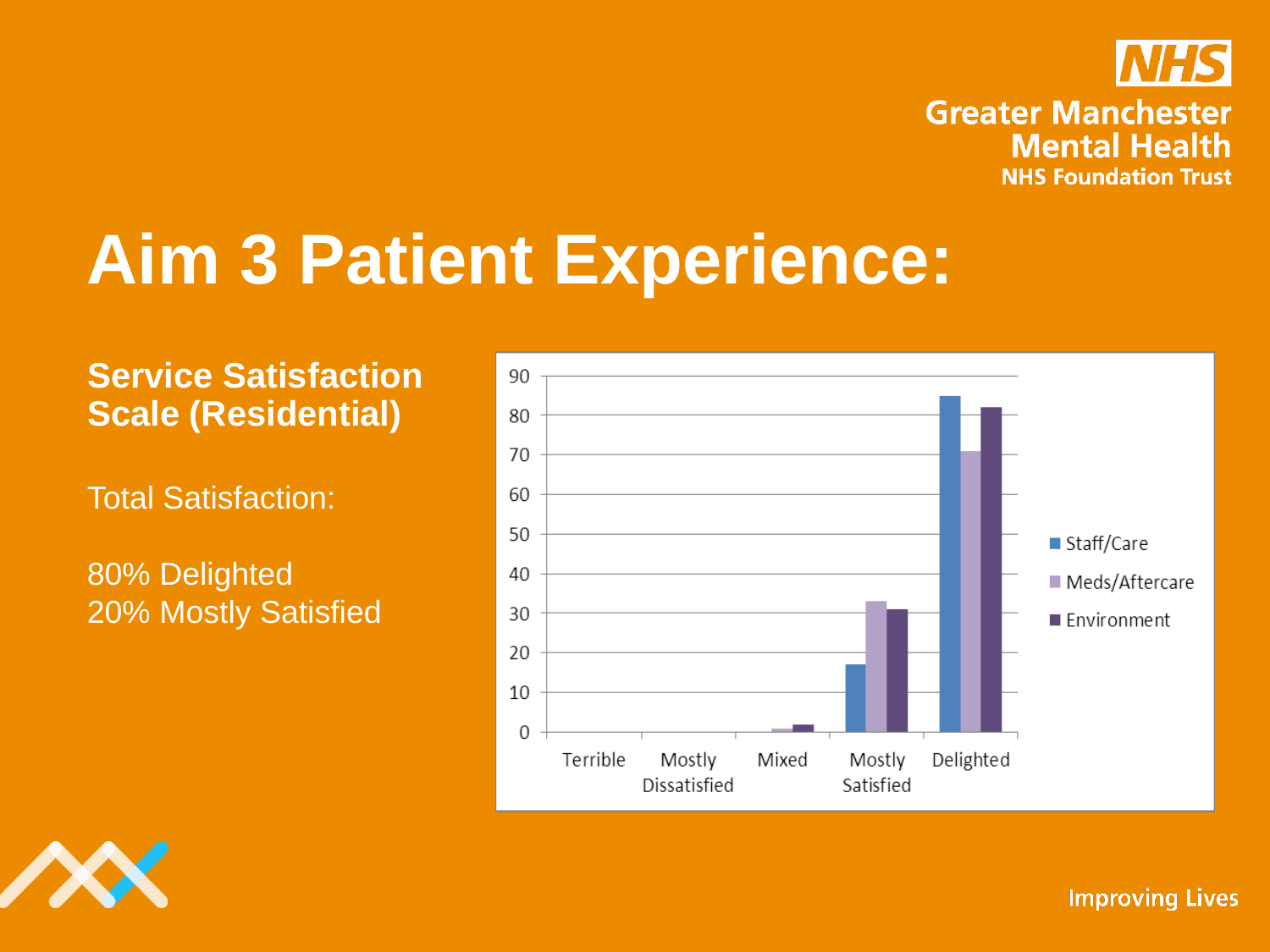

# **Aim 3 Patient Experience:**

### **Liked the most:**

'How helpful the staff are' 'Feeling safe and looked after' 'Meeting people who understand and don't judge' 'Staff giving me strength hope and confidence' 'Help with having a plan to cope when I go home' 'Mixing with like minded peers' 'Coming back to myself again' 'Not being looked down to' 'From being frightened coming in, to now not wanting to leave!'

### **Liked the least:**

'Boredom can be a problem' 'Smoking in the rain' 'No Sky TV' 'Realising I must stop drinking' 'Being away from friends and family' 'Not getting help sooner' 'Any chance of a toaster?' 'Things to occupy your mind'



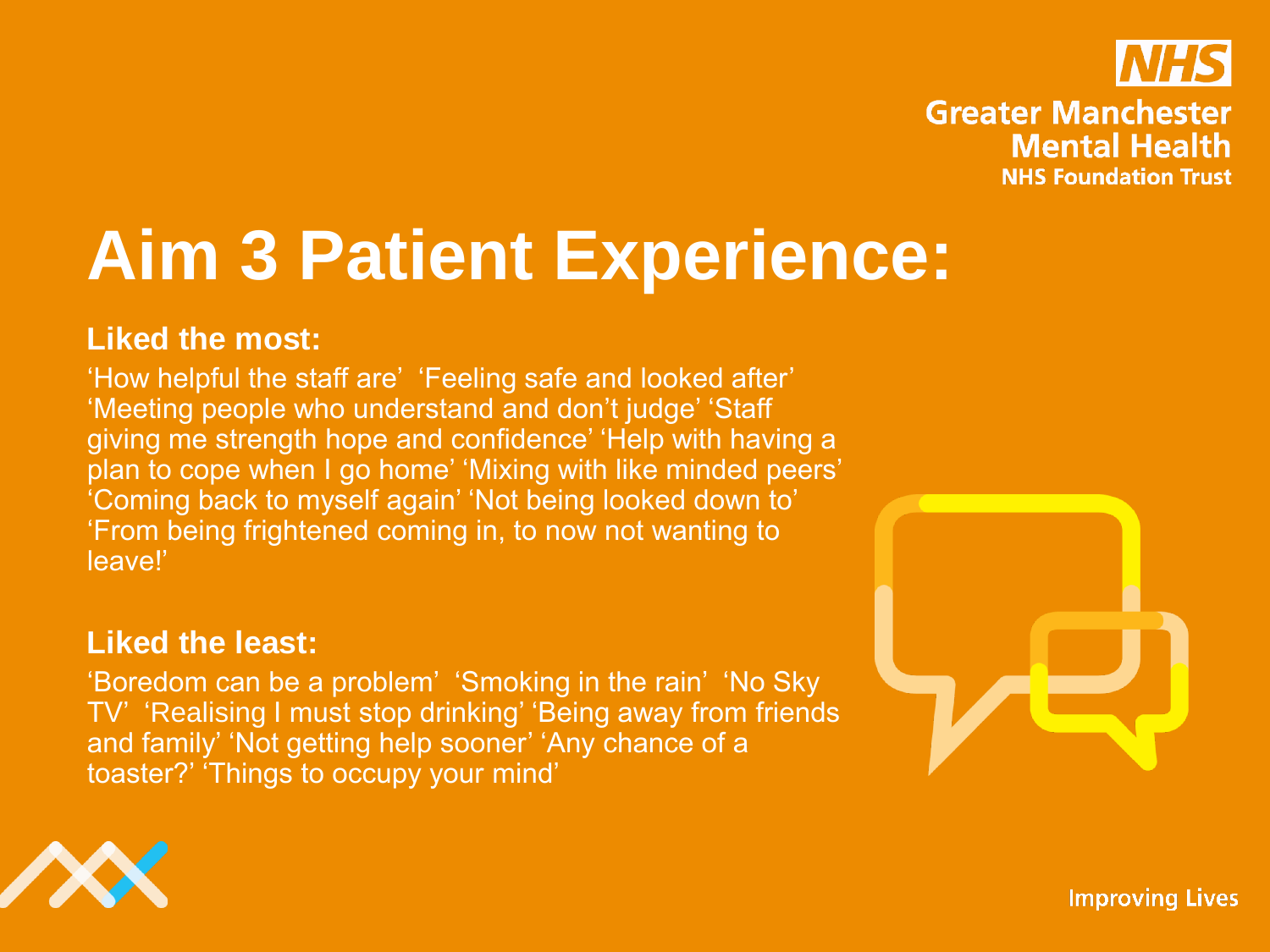# **Aim 3 Patient Experience:**



**Greater Manchester Mental Health NHS Foundation Trust** 

Patient with severe alcohol related withdrawal symptoms and poor physical health admitted to RADAR via A&E

Within a few hours showing signs of confusion and disorientation, associated aggression, hostility and agitation. He believed staff were intruders and robbing / trashing his parents' home. He was ataxic.

Duty Dr was required to assess the patient, Followed protocols for management of delirium tremens, IM Lorazepam and Haloperidol required.

Patient placed on section 5/2 MHA . 3:1 observation required initially, reduced to 1:1 observation once he began to settle.

Intermittent confusion continued through the next day however this was managed well, regular Librium commenced plus IV Pabrinex was extended.

4 /7 later improving confusion, motivated and focused to remain alcohol free, and is keen to make positive steps to change. Discharged after 10 days completed detoxification

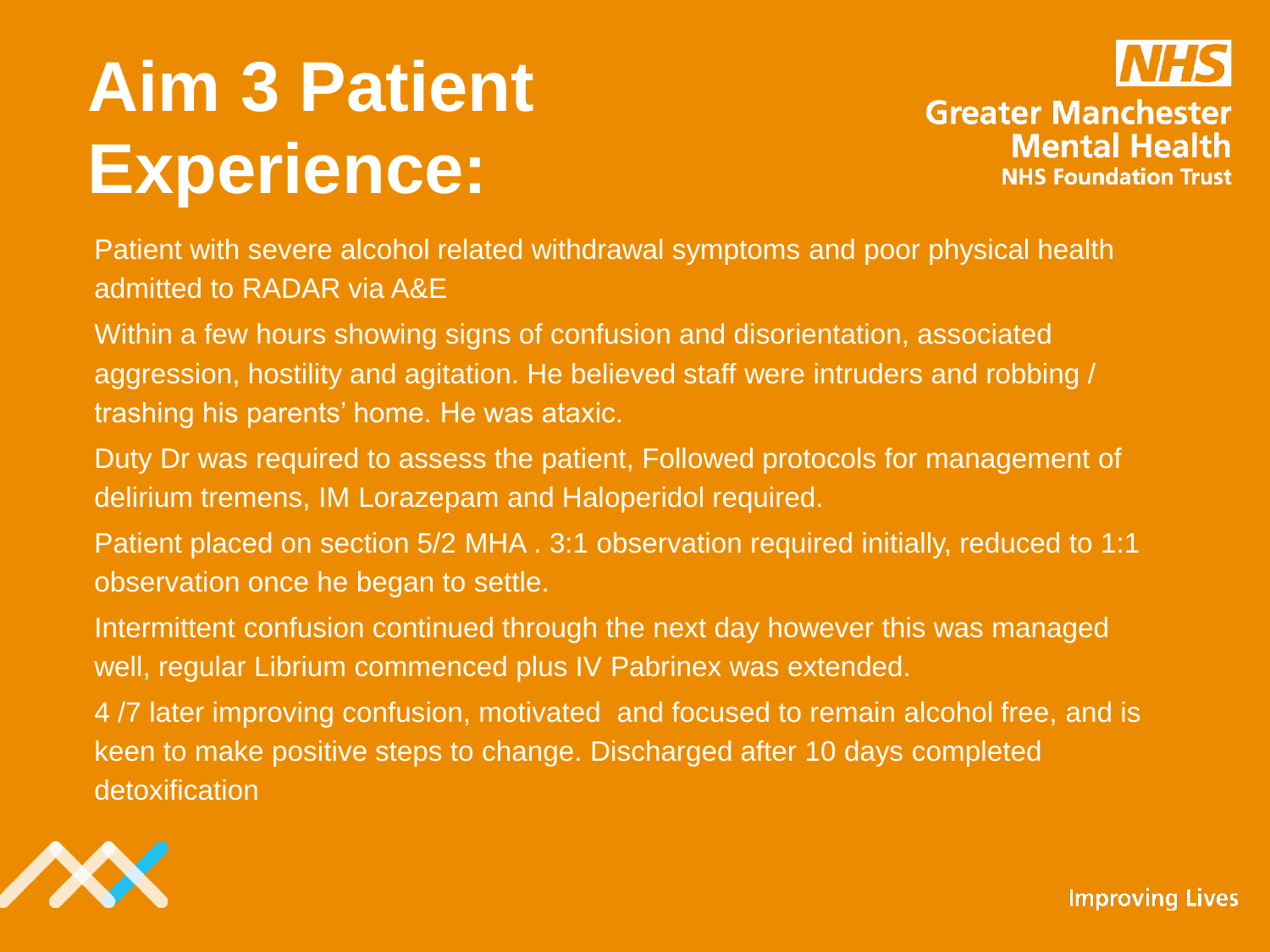

# **Aim 3 Patient Experience:**

Retired policeman admitted MAU severe anxiety/ depression and alcohol withdrawals frequent A&E attendance.

Engaged well throughout his admission on RADAR.

Interventions included basic CBT skills [behavioural activation], lifestyle changes, M.I, work around relapse prevention, anxiety, including coping skills and node link mapping. Complementary Therapies, and Breaking Free Online.

AA meetings introduced regular attender

Alcohol free 3/12 no further A&E attendance

Applied to join UACT, Volunteer CBU



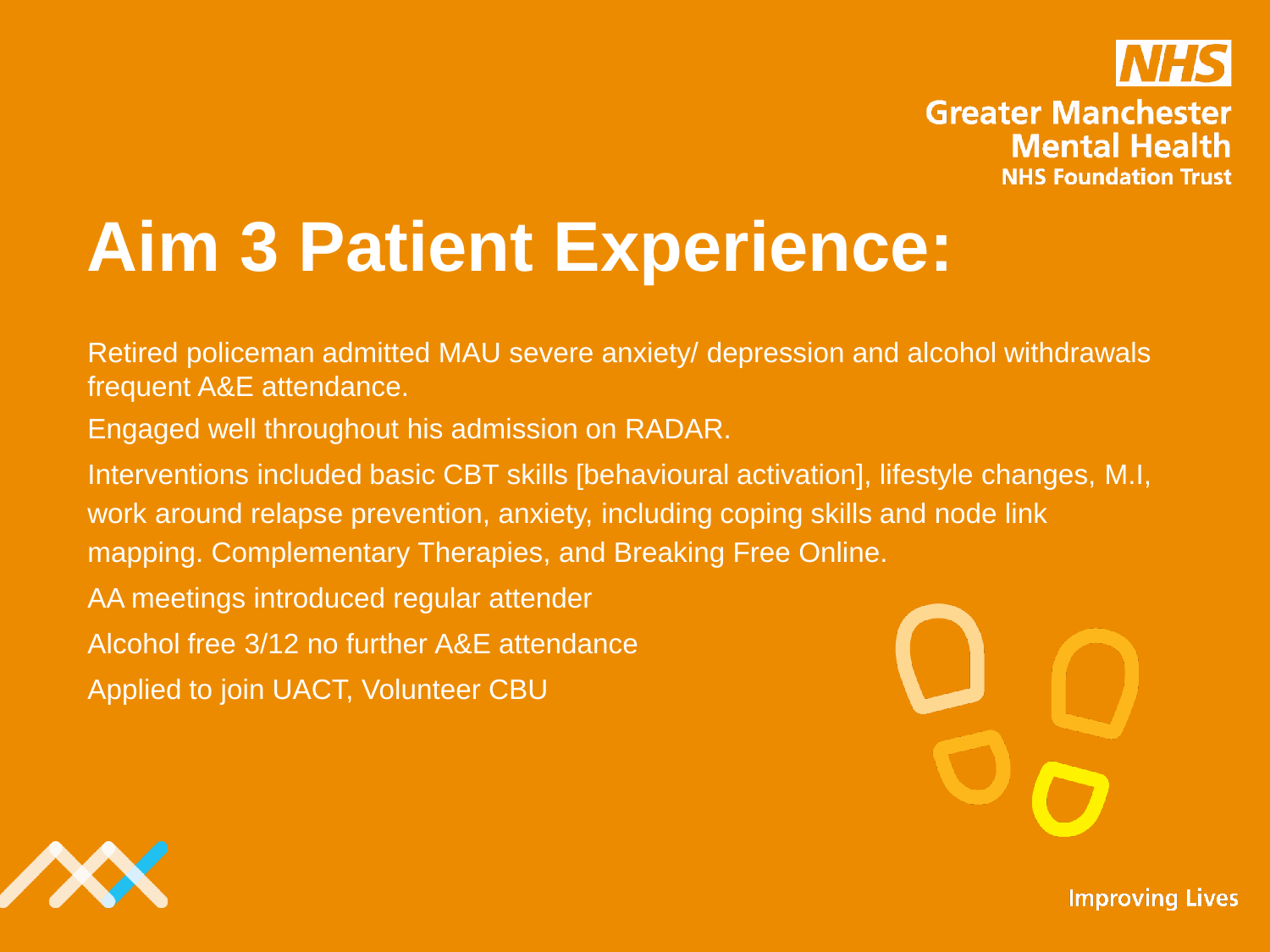# **Aim 4: Cost Effectiveness**

## **Cost Modelling**

- Based on data from first 6 month evaluation using 2 local authorities (Salford and Wigan)
- Supplemented by date from LJMU telephone survey
- Based on local published data 2011/2012 (AIM):
	- Average length of alcohol related general hospital admission  $= 2.2$  days
	- $-$  Average cost per admission = £1667
- Based on 80% occupancy per annum
	- $-$  RADAR admissions  $=$  456 patients per year





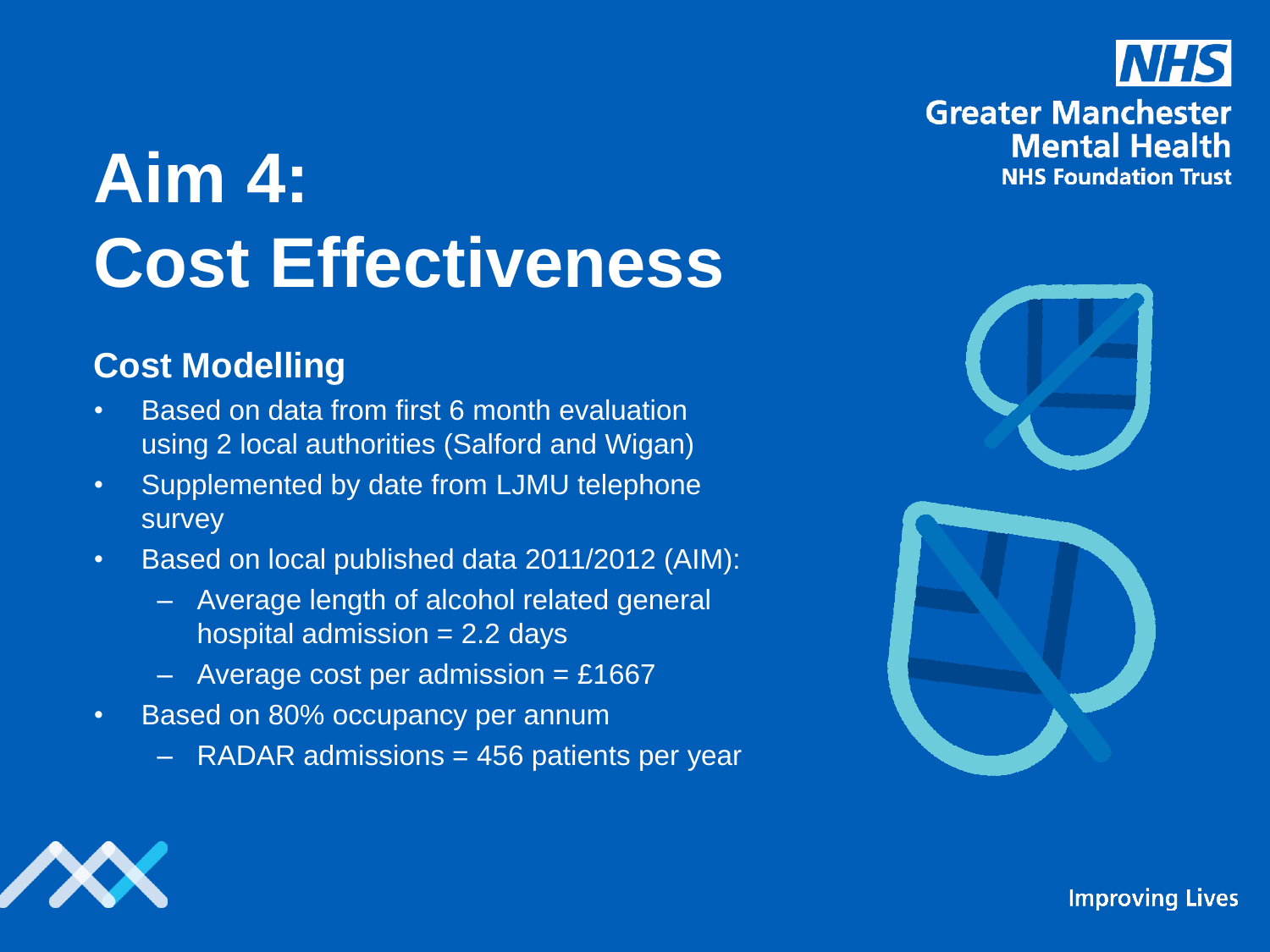

# **Benefits Realisation**

### **80% occupancy**

| <b>Index Admission</b>                              | OBN (p.a) | <b>Tariff Liberation</b> |
|-----------------------------------------------------|-----------|--------------------------|
| 22% transfer from A&E (admission<br>avoided)        | 221       | £161,000                 |
| 33% transfer same day (bed night<br>avoided)        | 334       | £245,000                 |
| 24% stay only one night (reduced<br>length of stay) | 131       | £90,000                  |
| <b>Total</b>                                        | 686       | £496,000                 |

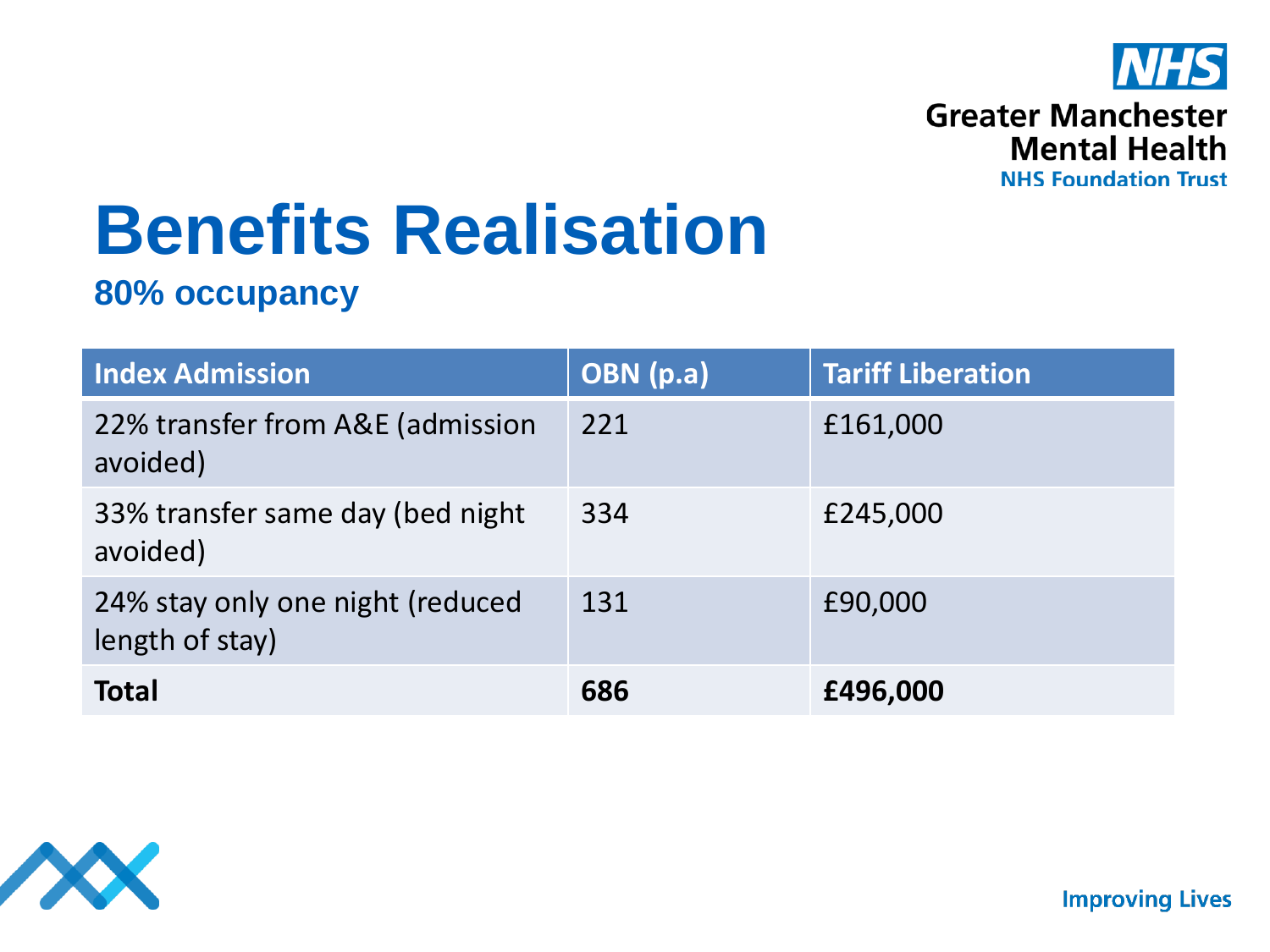# **Benefits Realisation**



#### **Greater Manchester Mental Health NHS Foundation Trust**

| <b>Readmission</b>                                     | OBN (if 6 m) | Tariff (if 6 m) | OBN (if12m) | Tariff (if 12m) |
|--------------------------------------------------------|--------------|-----------------|-------------|-----------------|
| 75% not readmitted to acute bed in 3 months post RADAR |              |                 |             |                 |
| <b>Frequent Flyer</b>                                  | 1129         | £826,443        | 2257        | £1,652,886      |
| Acute presentation                                     | 139          | £101,928        | 376         | £275,481        |
| <b>Total</b>                                           | 1268         | £928,371        | 2633        | £1,928,367      |

### **Summary Total Savings**

| <b>Index Admission</b> | 686  | £496,000   |
|------------------------|------|------------|
| <b>Re-admission</b>    | 2633 | £1,928,367 |
| Total                  | 3319 | £2,424,367 |

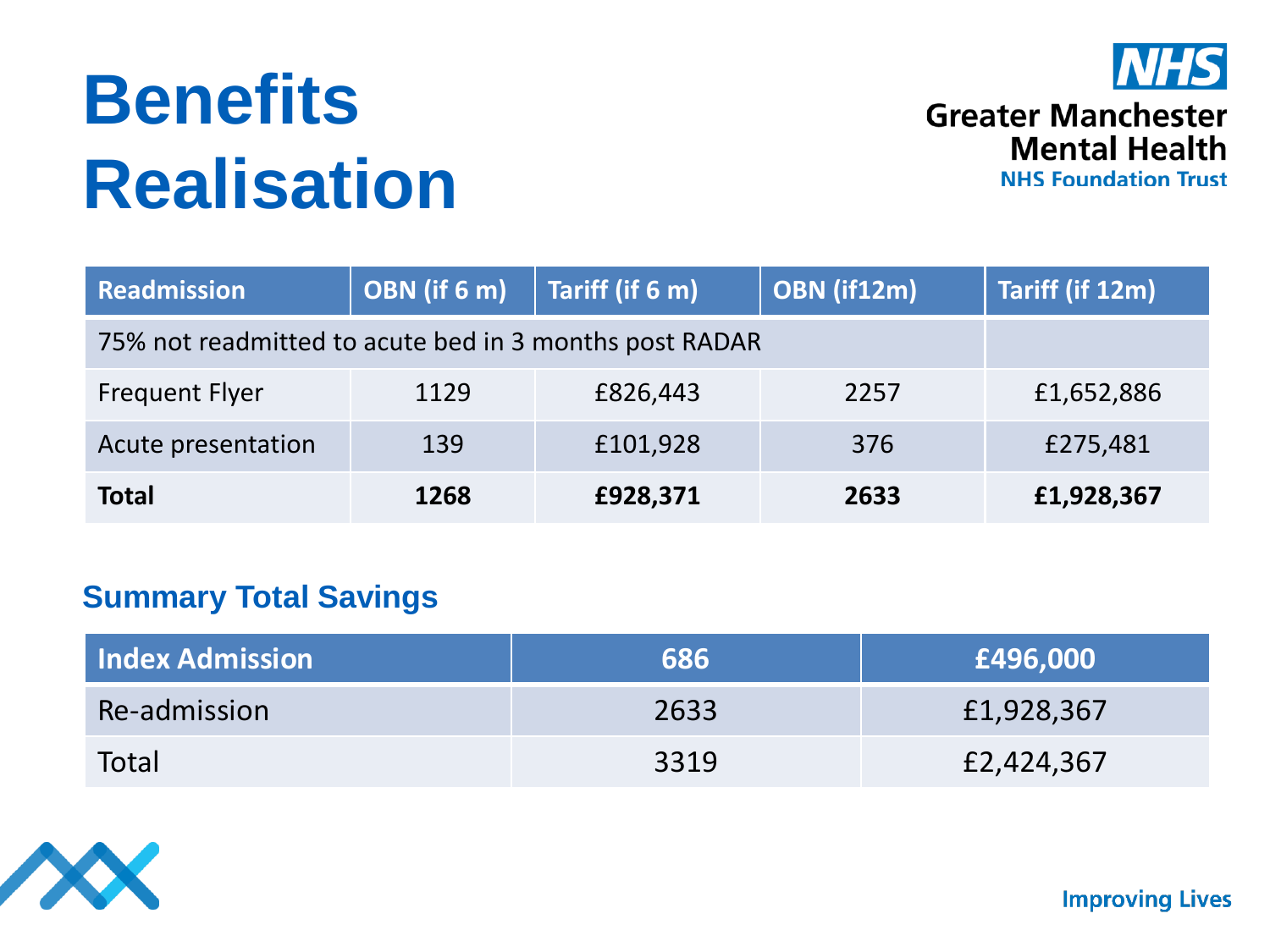

# **Estimated Money Savings – Year 2**

**Greater Manchester Mental Health NHS Foundation Trust** 

| <b>Description</b>              | 6 months  | 12 month  |
|---------------------------------|-----------|-----------|
|                                 | £         | f         |
| General bed-nights saved due to |           |           |
| <b>RADAR admission</b>          | 517,594   | 517,594   |
|                                 |           |           |
|                                 |           |           |
| <b>A&amp;E</b> attendances      | 104,929   | 209,858   |
| <b>Hospital admissions</b>      | 1,008,410 | 2,016,820 |
| <b>Outpatient attendances</b>   |           |           |
|                                 | 34,305    | 68,610    |
| <b>GPs</b>                      | 23,085    | 46,170    |
| <b>Other detox</b>              | 9,471     | 18,942    |
| <b>Total</b>                    | 1,180,200 | 2,360,400 |
| <b>TOTAL BENEFITS</b>           | 1,697,794 | 2,877,994 |
|                                 |           |           |
| <b>RADAR COST</b>               | 884,315   | 884,315   |
|                                 |           |           |
| <b>BENEFIT - COST</b>           | 813,479   | 1,993,679 |

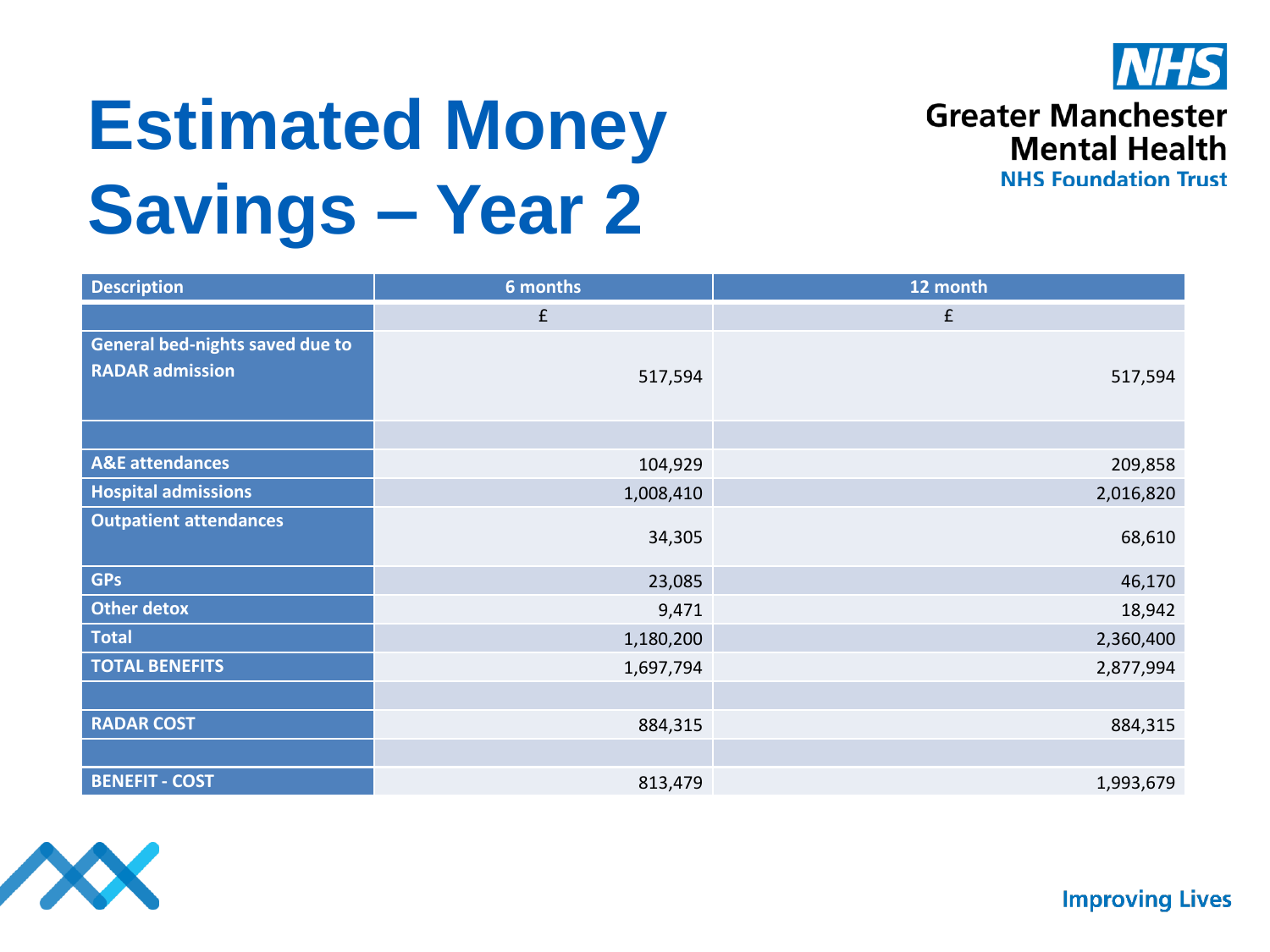

# **Final Summary**

- Pilot Project ended on 31<sup>st</sup> October 2013
- Agreed Funding from all GM CCGs ongoing for last 8 years annual review and renewal
- Huge benefit for Acute Trusts and Commissioners in managing A&E acute bed pressures. Most important Huge benefit to our patients!
- Royal College of Psychiatrists Team of the Year 2014
- **Recent experience Covid able to flex and increase RADAR beds from 8 to 15 to support acute trusts increased occupancy and diversion away from A&E at crucial time**